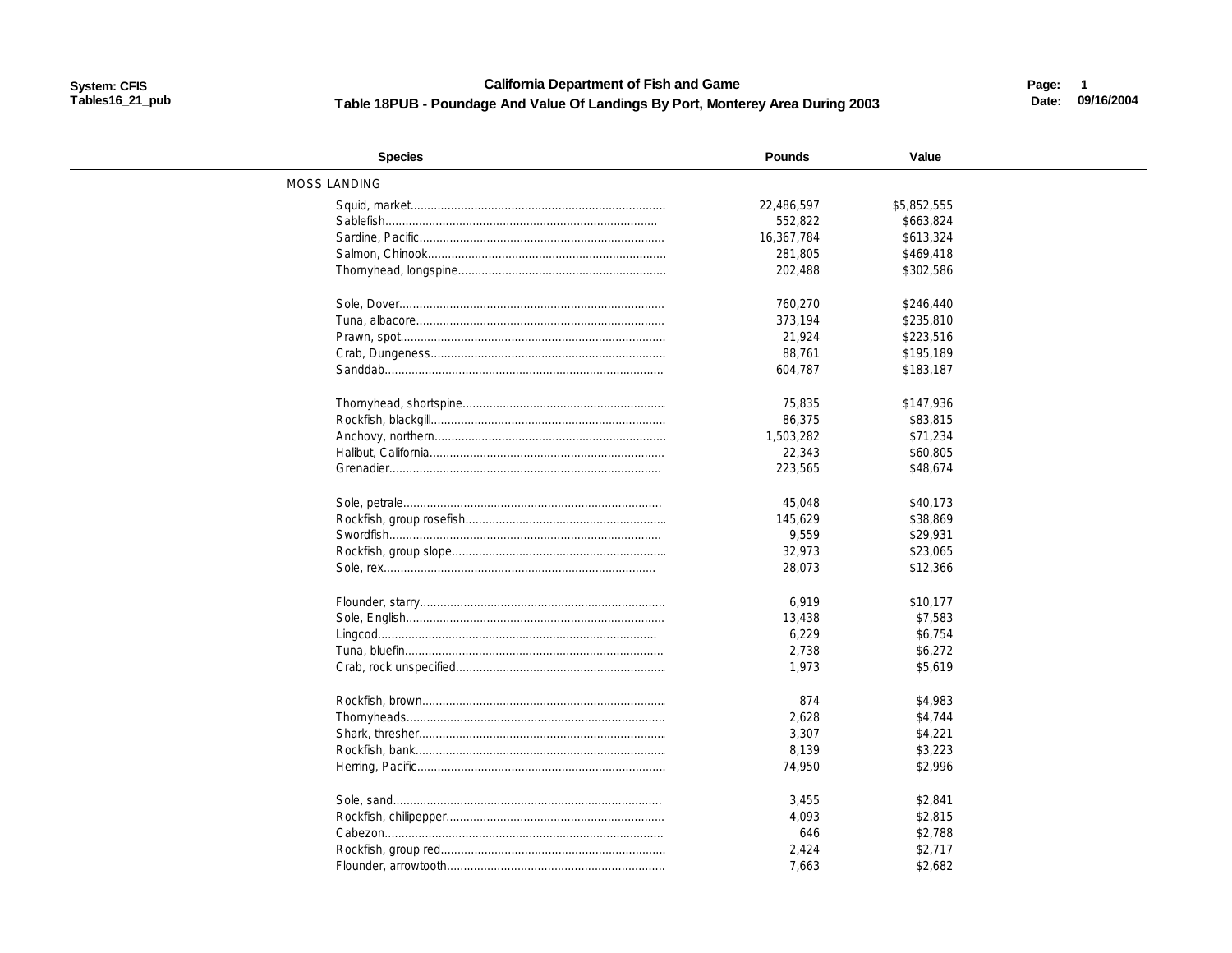#### **California Department of Fish and Game** Table 18PUB - Poundage And Value Of Landings By Port, Monterey Area During 2003

Page: 2 Date: 09/16/2004

| <b>Species</b>      | <b>Pounds</b> | Value   |  |
|---------------------|---------------|---------|--|
| <b>MOSS LANDING</b> |               |         |  |
|                     | 350           | \$2,053 |  |
|                     | 39,511        | \$1,823 |  |
|                     | 428           | \$1,776 |  |
|                     | 1,226         | \$1,352 |  |
|                     | 3,489         | \$1,205 |  |
|                     | 1,418         | \$1,000 |  |
|                     | 3,950         | \$903   |  |
|                     | 4,980         | \$820   |  |
|                     | 111           | \$662   |  |
|                     | 2,582         | \$658   |  |
|                     |               |         |  |
|                     | 279           | \$592   |  |
|                     | 76            | \$567   |  |
|                     | 368           | \$524   |  |
|                     | 668           | \$496   |  |
|                     | 888           | \$468   |  |
|                     |               |         |  |
|                     | 156           | \$462   |  |
|                     | 83            | \$435   |  |
|                     | 276           | \$417   |  |
|                     | 251           | \$368   |  |
|                     | 247           | \$359   |  |
|                     | 337           | \$341   |  |
|                     | 479           | \$287   |  |
|                     | 338           | \$249   |  |
|                     | 318           | \$237   |  |
|                     | 58            | \$232   |  |
|                     |               |         |  |
|                     | 90            | \$225   |  |
|                     | 61            | \$217   |  |
|                     | 247           | \$198   |  |
|                     | 161           | \$184   |  |
|                     | 46            | \$151   |  |
|                     |               |         |  |
|                     | 128           | \$148   |  |
|                     | 475           | \$148   |  |
|                     | 39            | \$146   |  |
|                     | 66            | \$132   |  |
|                     | 21            | \$123   |  |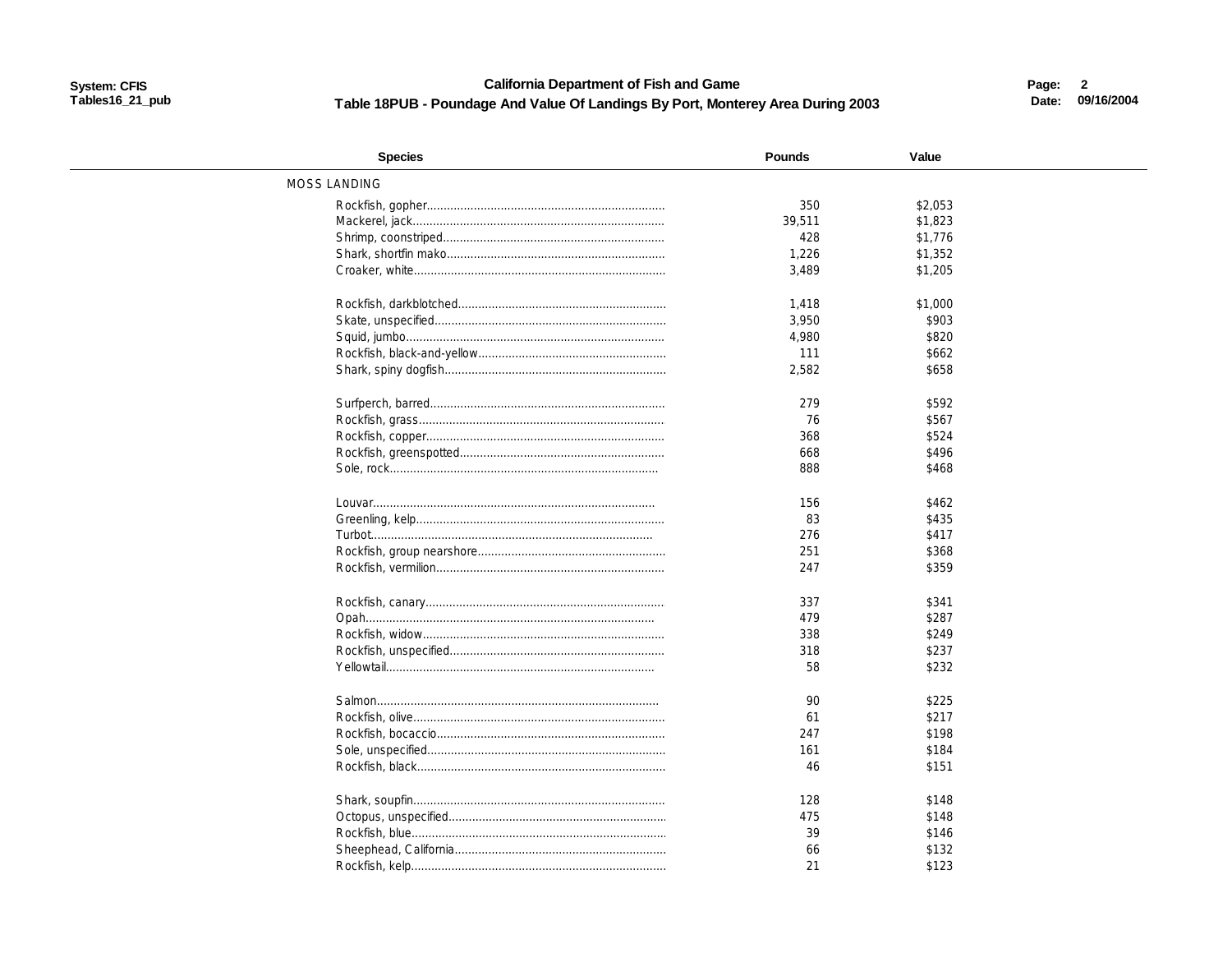#### **California Department of Fish and Game** Table 18PUB - Poundage And Value Of Landings By Port, Monterey Area During 2003

Page: 3 Date: 09/16/2004

| MOSS LANDING<br>184<br>\$78<br>12<br>\$74<br>95<br>\$67<br>52<br>\$59<br>56<br>\$56<br>99<br>\$50<br>15<br>\$31<br>21<br>\$21<br>13<br>\$14<br>19<br>\$14<br>30<br>\$13<br>\$12<br>24<br>\$11<br>14<br>20<br>\$10<br>5<br>\$8<br>15<br>\$8<br>$\overline{7}$<br>\$7<br>5<br>\$5<br>$\overline{2}$<br>\$2<br>500<br>\$0<br>44,117,979<br>\$9,633,625<br>Port Totals:<br><b>MONTEREY</b><br>8,203,076<br>\$2,067,544<br>36,312<br>\$362,783<br>\$144,092<br>84,171<br>95,770<br>\$98,943<br>240,470<br>\$76,127<br>\$62,302<br>92,620<br>\$45,054<br>1,018,151<br>\$27,546<br>14,129<br>35,571<br>\$23,404<br>34,797<br>\$23,073<br>3,658<br>\$17,010<br>8,695<br>\$15,683<br>2,356<br>\$13,416 | <b>Species</b> | <b>Pounds</b> | Value |  |
|-----------------------------------------------------------------------------------------------------------------------------------------------------------------------------------------------------------------------------------------------------------------------------------------------------------------------------------------------------------------------------------------------------------------------------------------------------------------------------------------------------------------------------------------------------------------------------------------------------------------------------------------------------------------------------------------------|----------------|---------------|-------|--|
|                                                                                                                                                                                                                                                                                                                                                                                                                                                                                                                                                                                                                                                                                               |                |               |       |  |
|                                                                                                                                                                                                                                                                                                                                                                                                                                                                                                                                                                                                                                                                                               |                |               |       |  |
|                                                                                                                                                                                                                                                                                                                                                                                                                                                                                                                                                                                                                                                                                               |                |               |       |  |
|                                                                                                                                                                                                                                                                                                                                                                                                                                                                                                                                                                                                                                                                                               |                |               |       |  |
|                                                                                                                                                                                                                                                                                                                                                                                                                                                                                                                                                                                                                                                                                               |                |               |       |  |
|                                                                                                                                                                                                                                                                                                                                                                                                                                                                                                                                                                                                                                                                                               |                |               |       |  |
|                                                                                                                                                                                                                                                                                                                                                                                                                                                                                                                                                                                                                                                                                               |                |               |       |  |
|                                                                                                                                                                                                                                                                                                                                                                                                                                                                                                                                                                                                                                                                                               |                |               |       |  |
|                                                                                                                                                                                                                                                                                                                                                                                                                                                                                                                                                                                                                                                                                               |                |               |       |  |
|                                                                                                                                                                                                                                                                                                                                                                                                                                                                                                                                                                                                                                                                                               |                |               |       |  |
|                                                                                                                                                                                                                                                                                                                                                                                                                                                                                                                                                                                                                                                                                               |                |               |       |  |
|                                                                                                                                                                                                                                                                                                                                                                                                                                                                                                                                                                                                                                                                                               |                |               |       |  |
|                                                                                                                                                                                                                                                                                                                                                                                                                                                                                                                                                                                                                                                                                               |                |               |       |  |
|                                                                                                                                                                                                                                                                                                                                                                                                                                                                                                                                                                                                                                                                                               |                |               |       |  |
|                                                                                                                                                                                                                                                                                                                                                                                                                                                                                                                                                                                                                                                                                               |                |               |       |  |
|                                                                                                                                                                                                                                                                                                                                                                                                                                                                                                                                                                                                                                                                                               |                |               |       |  |
|                                                                                                                                                                                                                                                                                                                                                                                                                                                                                                                                                                                                                                                                                               |                |               |       |  |
|                                                                                                                                                                                                                                                                                                                                                                                                                                                                                                                                                                                                                                                                                               |                |               |       |  |
|                                                                                                                                                                                                                                                                                                                                                                                                                                                                                                                                                                                                                                                                                               |                |               |       |  |
|                                                                                                                                                                                                                                                                                                                                                                                                                                                                                                                                                                                                                                                                                               |                |               |       |  |
|                                                                                                                                                                                                                                                                                                                                                                                                                                                                                                                                                                                                                                                                                               |                |               |       |  |
|                                                                                                                                                                                                                                                                                                                                                                                                                                                                                                                                                                                                                                                                                               |                |               |       |  |
|                                                                                                                                                                                                                                                                                                                                                                                                                                                                                                                                                                                                                                                                                               |                |               |       |  |
|                                                                                                                                                                                                                                                                                                                                                                                                                                                                                                                                                                                                                                                                                               |                |               |       |  |
|                                                                                                                                                                                                                                                                                                                                                                                                                                                                                                                                                                                                                                                                                               |                |               |       |  |
|                                                                                                                                                                                                                                                                                                                                                                                                                                                                                                                                                                                                                                                                                               |                |               |       |  |
|                                                                                                                                                                                                                                                                                                                                                                                                                                                                                                                                                                                                                                                                                               |                |               |       |  |
|                                                                                                                                                                                                                                                                                                                                                                                                                                                                                                                                                                                                                                                                                               |                |               |       |  |
|                                                                                                                                                                                                                                                                                                                                                                                                                                                                                                                                                                                                                                                                                               |                |               |       |  |
|                                                                                                                                                                                                                                                                                                                                                                                                                                                                                                                                                                                                                                                                                               |                |               |       |  |
|                                                                                                                                                                                                                                                                                                                                                                                                                                                                                                                                                                                                                                                                                               |                |               |       |  |
|                                                                                                                                                                                                                                                                                                                                                                                                                                                                                                                                                                                                                                                                                               |                |               |       |  |
|                                                                                                                                                                                                                                                                                                                                                                                                                                                                                                                                                                                                                                                                                               |                |               |       |  |
|                                                                                                                                                                                                                                                                                                                                                                                                                                                                                                                                                                                                                                                                                               |                |               |       |  |
|                                                                                                                                                                                                                                                                                                                                                                                                                                                                                                                                                                                                                                                                                               |                |               |       |  |
|                                                                                                                                                                                                                                                                                                                                                                                                                                                                                                                                                                                                                                                                                               |                |               |       |  |
|                                                                                                                                                                                                                                                                                                                                                                                                                                                                                                                                                                                                                                                                                               |                |               |       |  |
|                                                                                                                                                                                                                                                                                                                                                                                                                                                                                                                                                                                                                                                                                               |                |               |       |  |
|                                                                                                                                                                                                                                                                                                                                                                                                                                                                                                                                                                                                                                                                                               |                |               |       |  |
|                                                                                                                                                                                                                                                                                                                                                                                                                                                                                                                                                                                                                                                                                               |                |               |       |  |
|                                                                                                                                                                                                                                                                                                                                                                                                                                                                                                                                                                                                                                                                                               |                |               |       |  |
|                                                                                                                                                                                                                                                                                                                                                                                                                                                                                                                                                                                                                                                                                               |                |               |       |  |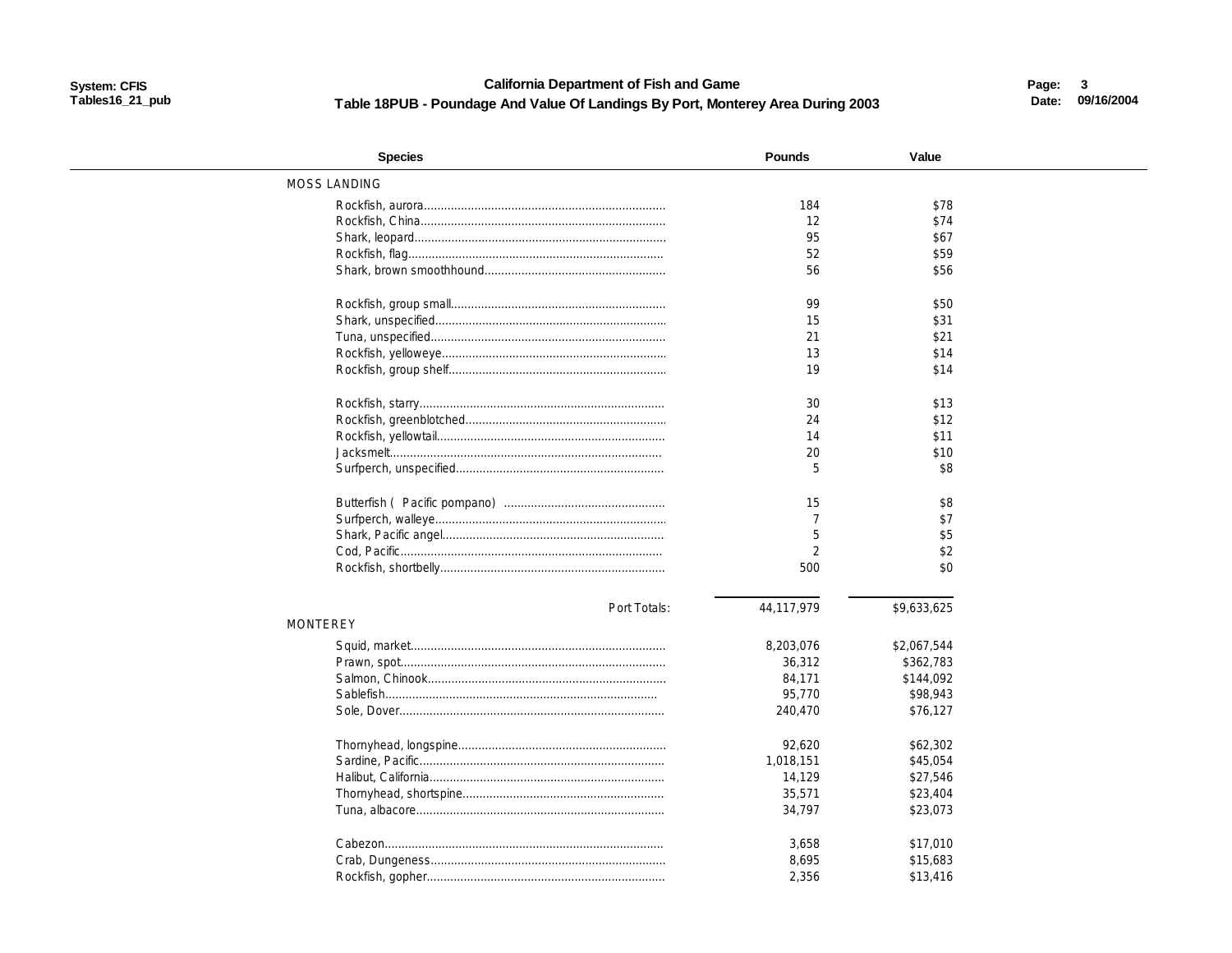### **California Department of Fish and Game** Table 18PUB - Poundage And Value Of Landings By Port, Monterey Area During 2003

Page: 4 Date: 09/16/2004

| <b>Species</b>  | <b>Pounds</b> | Value    |  |
|-----------------|---------------|----------|--|
| <b>MONTEREY</b> |               |          |  |
|                 | 5,683         | \$11,809 |  |
|                 | 41,837        | \$10,937 |  |
|                 | 1,801         | \$10,714 |  |
|                 | 33,129        | \$8,451  |  |
|                 | 1,245         | \$6,251  |  |
|                 | 1,441         | \$6,149  |  |
|                 | 7,107         | \$6,037  |  |
|                 |               |          |  |
|                 | 3,386         | \$4,748  |  |
|                 | 668           | \$4,425  |  |
|                 | 9,504         | \$3,659  |  |
|                 | 6,169         | \$3,214  |  |
|                 | 5,499         | \$2,944  |  |
|                 | 6,844         | \$2,408  |  |
|                 | 458           | \$2,383  |  |
|                 | 359           | \$2,173  |  |
|                 | 334           | \$2,046  |  |
|                 | 541           | \$1,824  |  |
|                 |               |          |  |
|                 | 404           | \$1,358  |  |
|                 | 1,124         | \$1,254  |  |
|                 | 8,278         | \$1,254  |  |
|                 | 458           | \$1,017  |  |
|                 | 812           | \$847    |  |
|                 | 4,031         | \$641    |  |
|                 | 622           | \$622    |  |
|                 | 152           | \$608    |  |
|                 | 115           | \$582    |  |
|                 | 77            | \$477    |  |
|                 | 737           | \$440    |  |
|                 | 259           | \$375    |  |
|                 | 422           | \$336    |  |
|                 | 46            | \$330    |  |
|                 | 1,846         | \$327    |  |
|                 |               |          |  |
|                 | 227           | \$315    |  |
|                 | 94            | \$268    |  |
|                 | 305           | \$264    |  |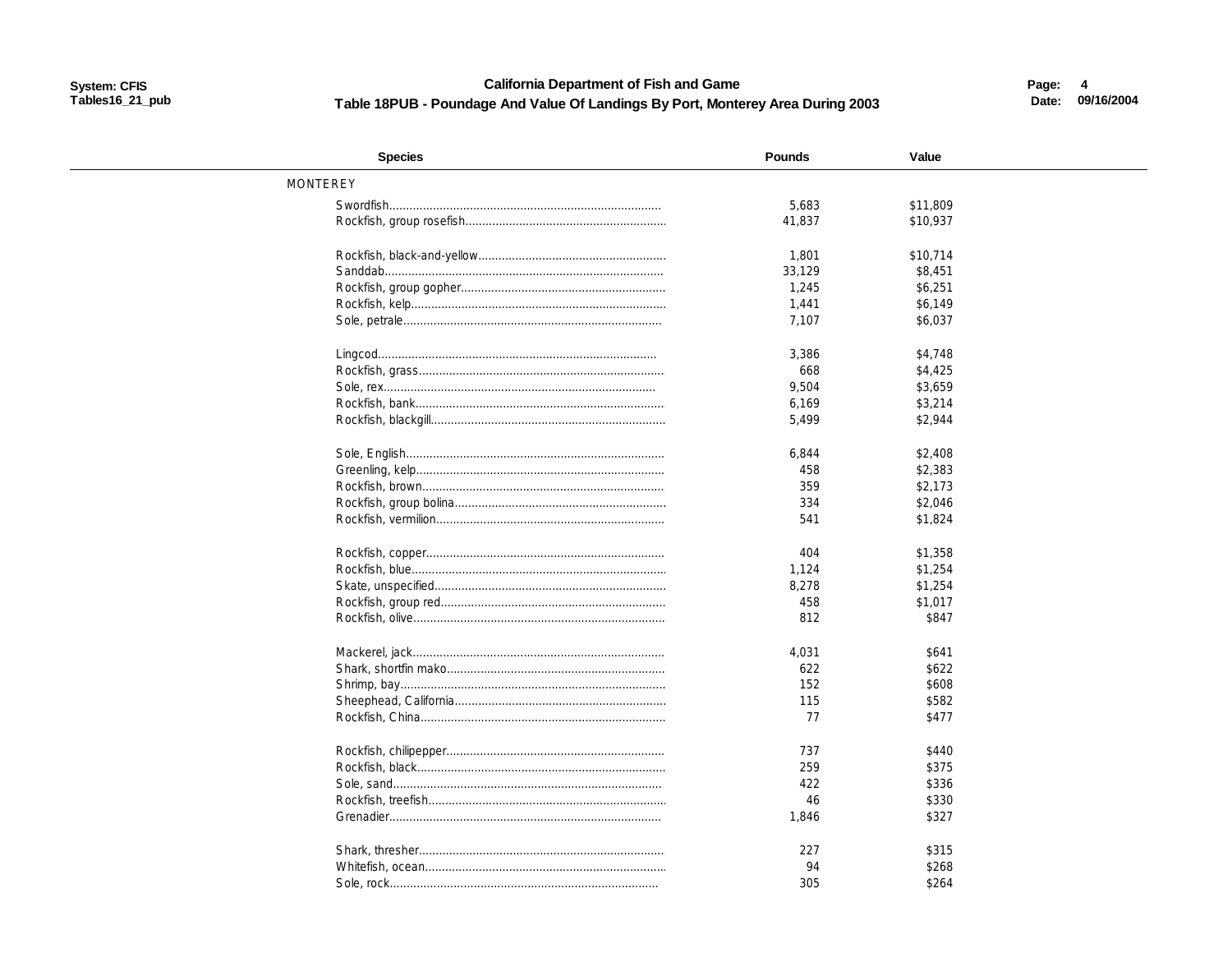### **California Department of Fish and Game** Table 18PUB - Poundage And Value Of Landings By Port, Monterey Area During 2003

Page: 5 Date: 09/16/2004

| <b>Species</b>             | <b>Pounds</b>               | Value       |  |
|----------------------------|-----------------------------|-------------|--|
| <b>MONTEREY</b>            |                             |             |  |
|                            | 430                         | \$194       |  |
|                            | 95                          | \$100       |  |
|                            | 96                          | \$96        |  |
|                            | 61                          | \$95        |  |
|                            | 93                          | \$93        |  |
|                            | 221                         | \$83        |  |
|                            | 82                          | \$82        |  |
|                            | 130                         | \$65        |  |
|                            | 233                         | \$58        |  |
|                            | 470                         | \$42        |  |
|                            | 935                         | \$40        |  |
|                            | 101                         | \$25        |  |
|                            | 72                          | \$25        |  |
|                            | 49                          | \$25        |  |
|                            | 40                          | \$20        |  |
|                            | 84                          | \$19        |  |
|                            | 3                           | \$16        |  |
|                            | 32                          | \$16        |  |
|                            | $\boldsymbol{\vartriangle}$ | \$12        |  |
|                            | 20                          | \$10        |  |
|                            | $\overline{A}$              | \$8         |  |
|                            | 22                          | \$7         |  |
|                            | 50                          | \$5         |  |
|                            | 5                           | \$3         |  |
|                            | $\mathbf{1}$                | \$1         |  |
|                            | 27                          | \$0         |  |
|                            | 50                          | \$0         |  |
|                            |                             |             |  |
|                            | 150                         | \$0         |  |
| Port Totals:<br>SANTA CRUZ | 10,019,347                  | \$3,079,601 |  |
|                            |                             |             |  |
|                            | 109,634                     | \$229,446   |  |
|                            | 65,564                      | \$130,881   |  |
|                            | 64,723                      | \$67,320    |  |
|                            | 15,841                      | \$44,833    |  |
|                            | 25,408                      | \$28,205    |  |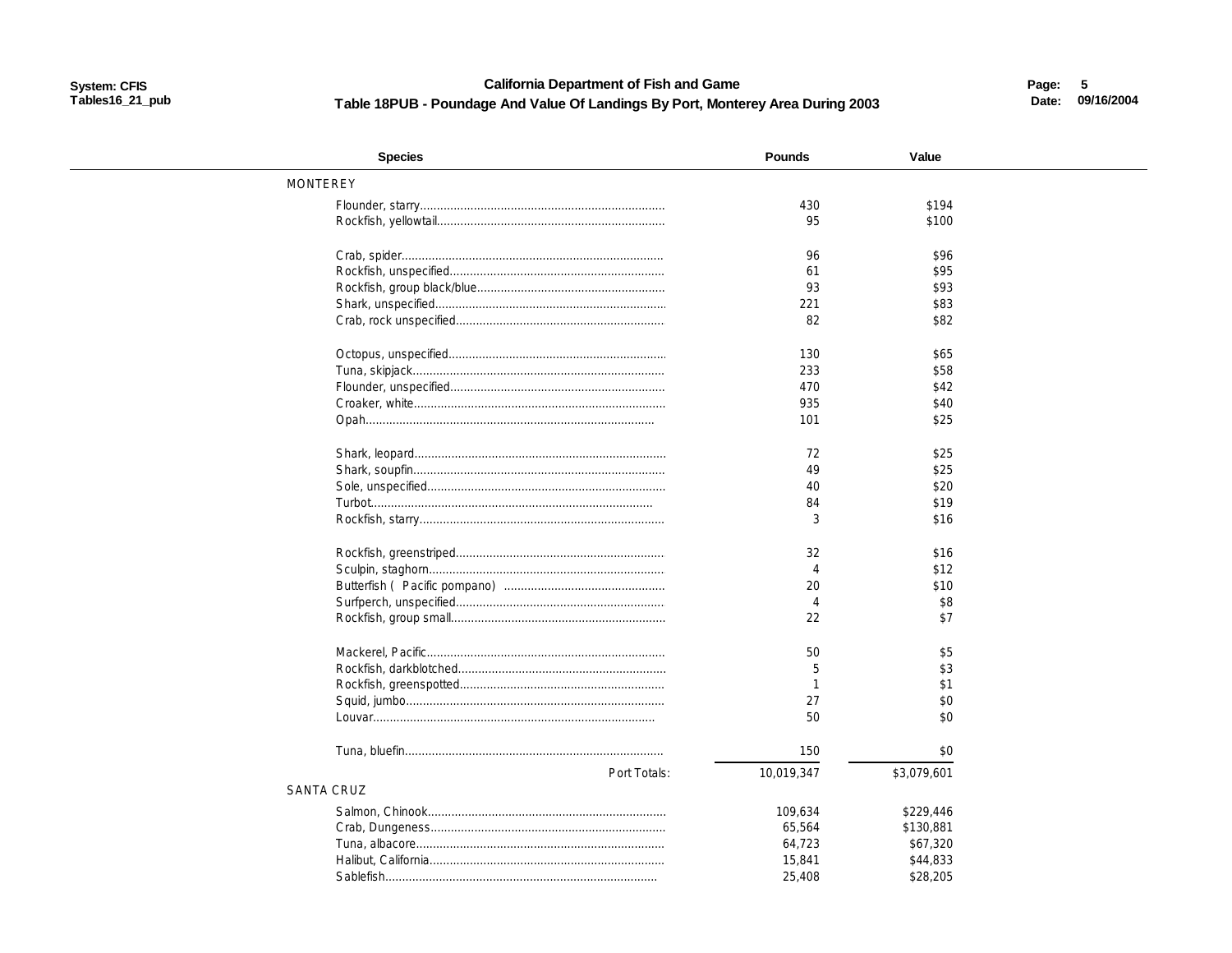### **California Department of Fish and Game** Table 18PUB - Poundage And Value Of Landings By Port, Monterey Area During 2003

Page: 6 Date: 09/16/2004

| <b>Species</b>    | <b>Pounds</b> | Value    |  |
|-------------------|---------------|----------|--|
| <b>SANTA CRUZ</b> |               |          |  |
|                   |               |          |  |
|                   |               |          |  |
|                   | 7,685         | \$15,516 |  |
|                   | 17,510        | \$11,359 |  |
|                   | 52,552        | \$10,731 |  |
|                   | 46,559        | \$8,722  |  |
|                   | 5,492         | \$7,925  |  |
|                   |               |          |  |
|                   | 3,871         | \$4,501  |  |
|                   | 2,174         | \$4,212  |  |
|                   | 8,231         | \$3,058  |  |
|                   | 1,681         | \$2,329  |  |
|                   | 2,421         | \$1.864  |  |
|                   | 2,696         | \$1,793  |  |
|                   | 412           | \$1,483  |  |
|                   | 1,353         | \$1,441  |  |
|                   | 1,231         | \$1,412  |  |
|                   | 363           | \$1,311  |  |
|                   |               |          |  |
|                   | 3,628         | \$1,164  |  |
|                   | 1,325         | \$884    |  |
|                   | 169           | \$624    |  |
|                   | 221           | \$570    |  |
|                   | 195           | \$423    |  |
|                   | 94            | \$351    |  |
|                   | 149           | \$298    |  |
|                   | 234           | \$276    |  |
|                   | 653           | \$266    |  |
|                   | 134           | \$264    |  |
|                   |               |          |  |
|                   | 184           | \$186    |  |
|                   | 156           | \$186    |  |
|                   | 176           | \$132    |  |
|                   | 600           | \$120    |  |
|                   | 91            | \$97     |  |
|                   |               |          |  |
|                   | 73            | \$92     |  |
|                   | 40            | \$75     |  |
|                   | 76            | \$67     |  |
|                   | 342           | \$65     |  |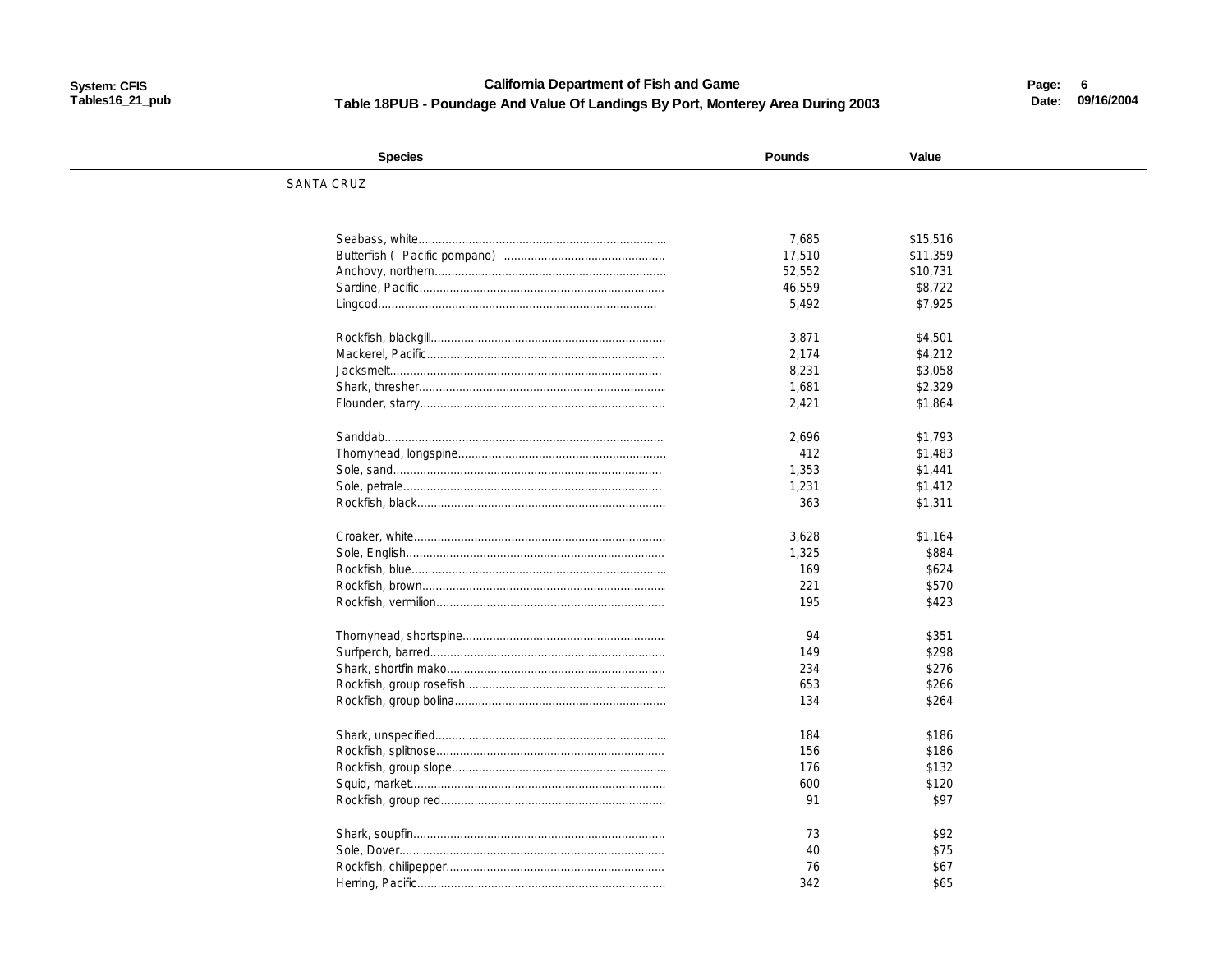#### **California Department of Fish and Game** Table 18PUB - Poundage And Value Of Landings By Port, Monterey Area During 2003

Page: 7 Date: 09/16/2004

| <b>Species</b>    | <b>Pounds</b>  | Value     |  |
|-------------------|----------------|-----------|--|
| <b>SANTA CRUZ</b> |                |           |  |
|                   | 97             | \$60      |  |
|                   | 140            | \$59      |  |
|                   | 72             | \$54      |  |
|                   | 55             | \$27      |  |
|                   | 10             | \$20      |  |
|                   | 5              | \$17      |  |
|                   | 13             | \$13      |  |
|                   | 12             | \$7       |  |
|                   | 5              | \$7       |  |
|                   | $\overline{4}$ | \$4       |  |
|                   | $\overline{7}$ | \$3       |  |
|                   | 2              | \$2       |  |
|                   | $\Delta$       | \$0       |  |
|                   | 31             | \$0       |  |
| Port Totals:      | 444,395        | \$584,757 |  |
| <b>MILL CREEK</b> |                |           |  |
|                   | 1,358          | \$5,786   |  |
|                   | 736            | \$4,487   |  |
|                   | 1,533          | \$2,960   |  |
|                   | 756            | \$2,691   |  |
|                   | 1,686          | \$2,427   |  |
|                   | 444            | \$1,733   |  |
|                   | 1,666          | \$1,613   |  |
|                   | 164            | \$995     |  |
|                   | 309            | \$854     |  |
|                   | 121            | \$545     |  |
|                   | 454            | \$449     |  |
|                   | 84             | \$340     |  |
|                   | 85             | \$155     |  |
|                   | 52             | \$99      |  |
|                   | 63             | \$90      |  |
|                   | 10             | \$58      |  |
|                   | 6              | \$45      |  |
|                   | 25             | \$36      |  |
|                   | 12             | \$27      |  |
|                   |                |           |  |